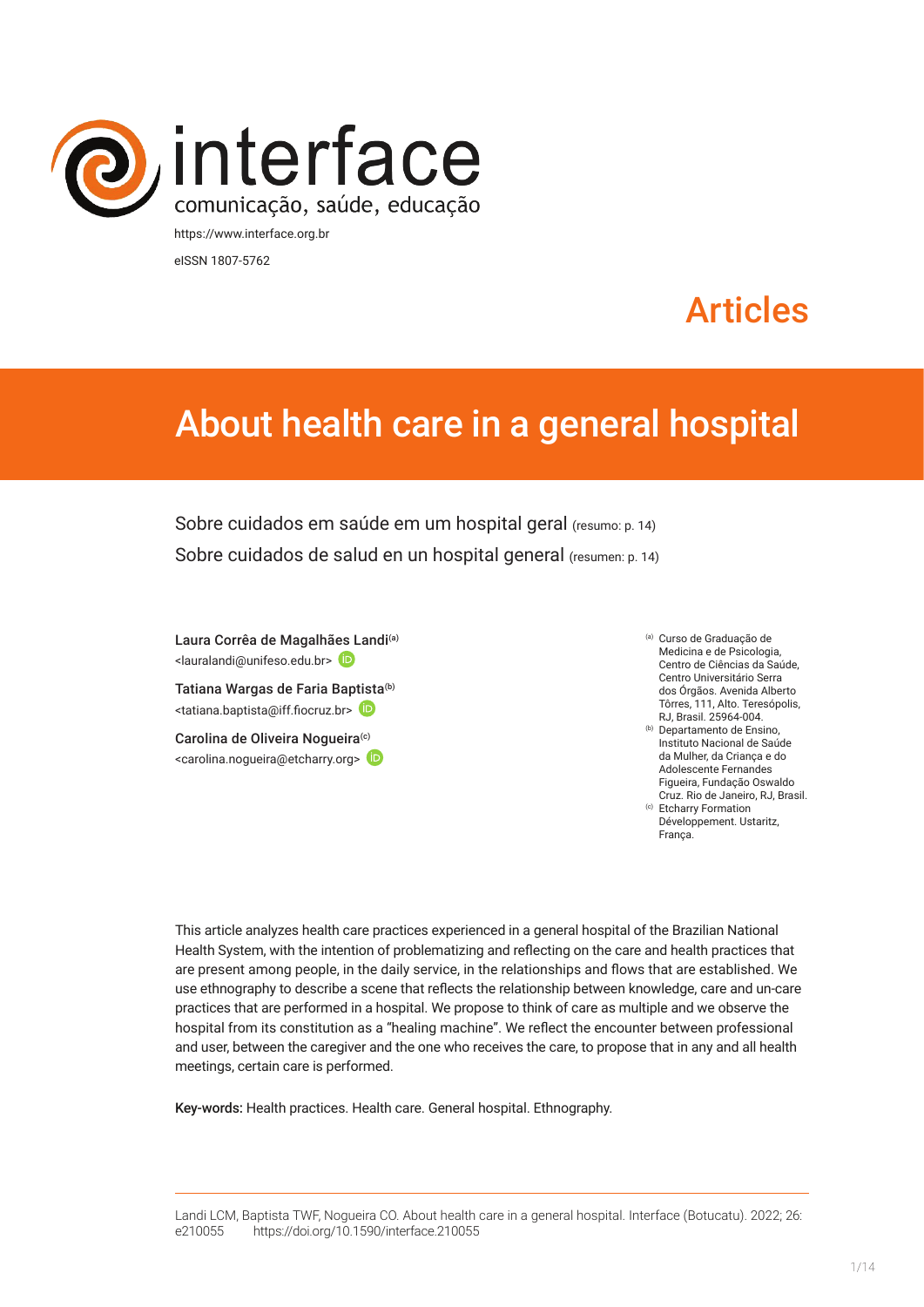# **Introduction**

 $\bullet$ 

This article analyzes health care practices as they were experienced in a general hospital of the Brazilian National Health System (SUS) with the aim of problematizing and reflecting on the care and practices that are present among people, in the daily life of the service, in the relations and flows that are established, in the words, both spoken or silenced.

Based on a scene that describes concerns experienced in health practice, we focus the discussion on the care that is practiced, seeking to recognize the possible knowledge around it and how this care produces bodies.

In this analysis, we assume the referential proposed by AnneMarie Mol<sup>1</sup>, working with the idea of practicalities, or care put into act, "enact"<sup>1</sup> (p. 32), emphasizing how it is constructed in practice, with the multiplicity of glances and different types of knowledge that affect bodies and corporeality, constituting more or less moral forms of intervention that denounce the tension existing in this relationship. This is a kind of care that makes the body, giving different materialities to that body.

Following Mol<sup>1</sup>, we seek to reflect less on the fragmentation of care, which presumes, somewhere, to find its opposite: a full, un-fragmented, therefore, complete care; and more, the care that presents itself in multiple forms, recognizing that, like the body and its diseases, they are also multiple.

Therefore, the theoretical status to be pursued in this article is not care defined *a priori* as in a health practice to be followed and reproduced, but the care that is possible to be given by a human being to another human being, in certain situations and contexts, more or less precarious, that mark their lives and define what they do and how they do it.

This is an ethnographic study on health care, written from memories and situations experienced in a general hospital, bringing to the center of the analysis a triggering scene. The scene is assumed as "a presentation of the real, a verbalization of vitality"<sup>2</sup> (p. 186), where the universe of care, with other professionals, users, family members, managers, and many others, make up the multiple voices that are presented.

Mol<sup>1</sup> says that ethnographic studies about physicalities are recent and that, for many years, research on the physical body was the object of biomedicine, while social scientists kept their distance from the "body-talk"<sup>1</sup> (p. 7). However, there is something about the body that is beyond medical knowledge.

The reality of living with an illness does not fit only into physicality, nor is it a matter restricted to psychosocial issues. Therefore, what is being argued here is that the body is not restricted to biomedicine and the human does not concern only the psychosocial. The goal is not to do ethnographic "feelings, meanings, or perspectives"<sup>1</sup> (p. 15), which are personal interpretations, possible to each subject in a singular and distinct way, but to work with the care done in practice. When describing a health care scene, it is not the facts themselves that matter, but a possible analysis of the values brought by the scene, as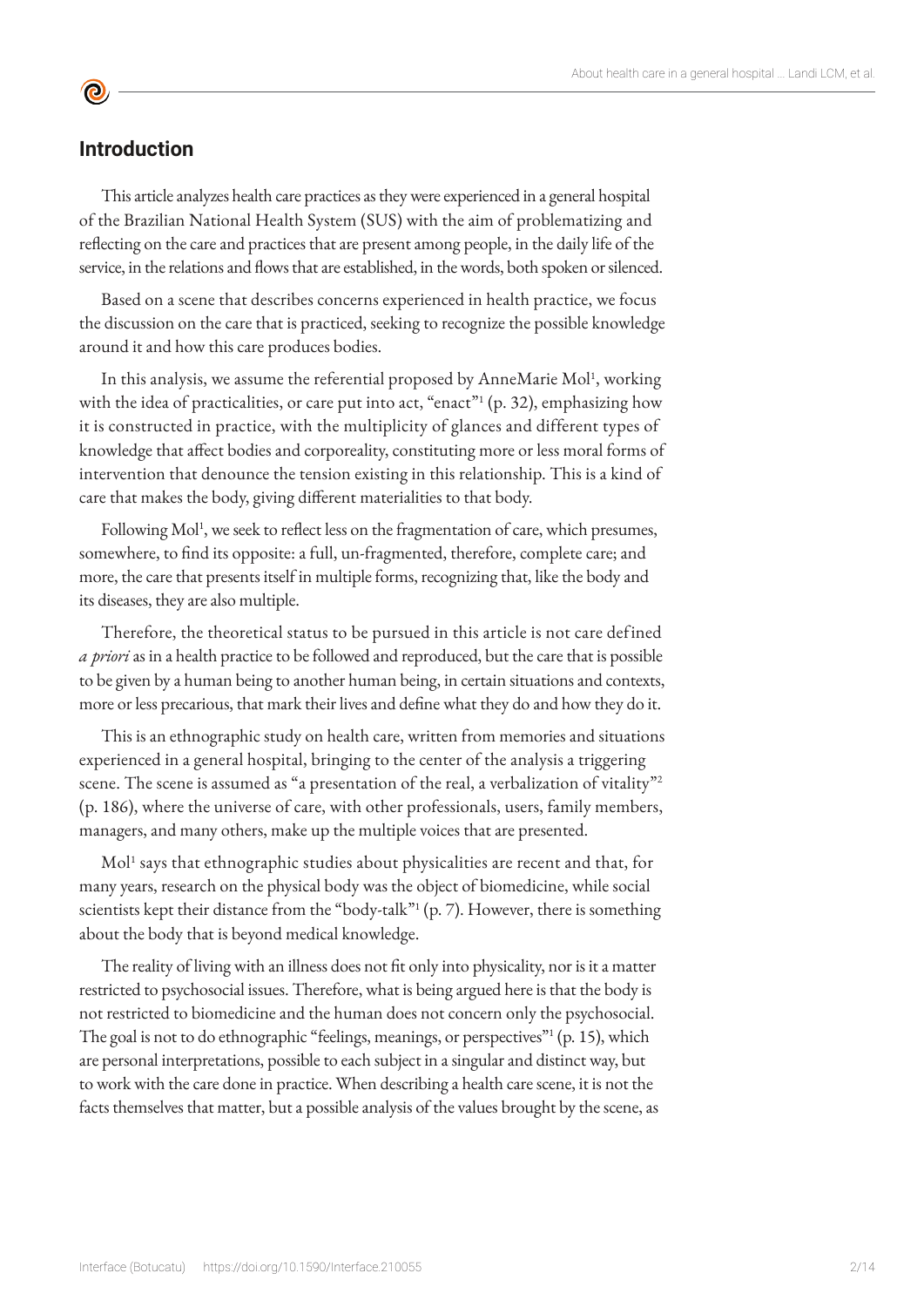well as reflecting on the practicalities and the materialization process in which categories are formulated and activated, establishing definitions about who "provides" care, the care that "is given" and the care that "is not given", what is understood as care; and who deserves to receive it or not.

In this way, ethnography is assumed as a mode of knowledge production, a research principle, and also as a genre of writing, articulated to politics and poetics. As summarized by Clifford<sup>3</sup>, ethnography in its dimension of "hybrid textual activity"<sup>3</sup> (p. 61), crosses genres and disciplines, being always writing and acting. This writing enabled the description and reflection about care that was lived and seen, an analysis of the processes that operate relationships between care and health organization, how the rules operate, who sustains them, what they produce of life and death, and what effects they have on the production of care.

The constructed narrative is the result of a combination of different situations experienced during the years of work in the hospital and of themes debated in public health; therefore, a narrative permeated by the glance, memory, and by what is important to us. These are constructions in which we used resources borrowed from psychoanalysis, such as "condensations", "displacements", and "interpretations"<sup>4</sup> .

It is important to emphasize that health professionals, patients, and family members were preserved in this article. Added to the resources already mentioned, through which the facts are reworked by the memory, being, therefore, constructed and reconstructed, there is also the protection of any identity that could still escape from such resources.

## **Introducing the scene**

 $\bullet$ 

A lady arrives at the hospital, brought by her children, wearing a wide dress, covering arms and legs, and carrying a wound on her foot. After evaluation by the team on duty in the emergency room, she is admitted to the Internal Medicine Clinic, submitted to tests that indicate the diagnosis of diabetes in an advanced stage and, until then, untreated.

Once the diagnosis is completed, the clinicians request surgeon evaluation, to define the treatment intervention to be performed. In the face of the foot wound, the decisions about the interventions to be made produce another corporality: "amputation of the toes" involved in the wound, and medications to "control the diabetes".

The lady listened to the doctors who were evaluating her and marking with a pen the part of her foot that should be removed, amputated from her body. Then, very calmly, the lady said: "I came into the world with ten toes and I will come back with ten toes". The doctors did not mind this phrase in the tone of a prophecy, and went on with their decisions and demarcations about other people's bodies. However, the lady was determined about her own body. She did not accept the fasting that was necessary to prepare for the surgery, nor the necessary medications. She kept saying that they would not remove her toes.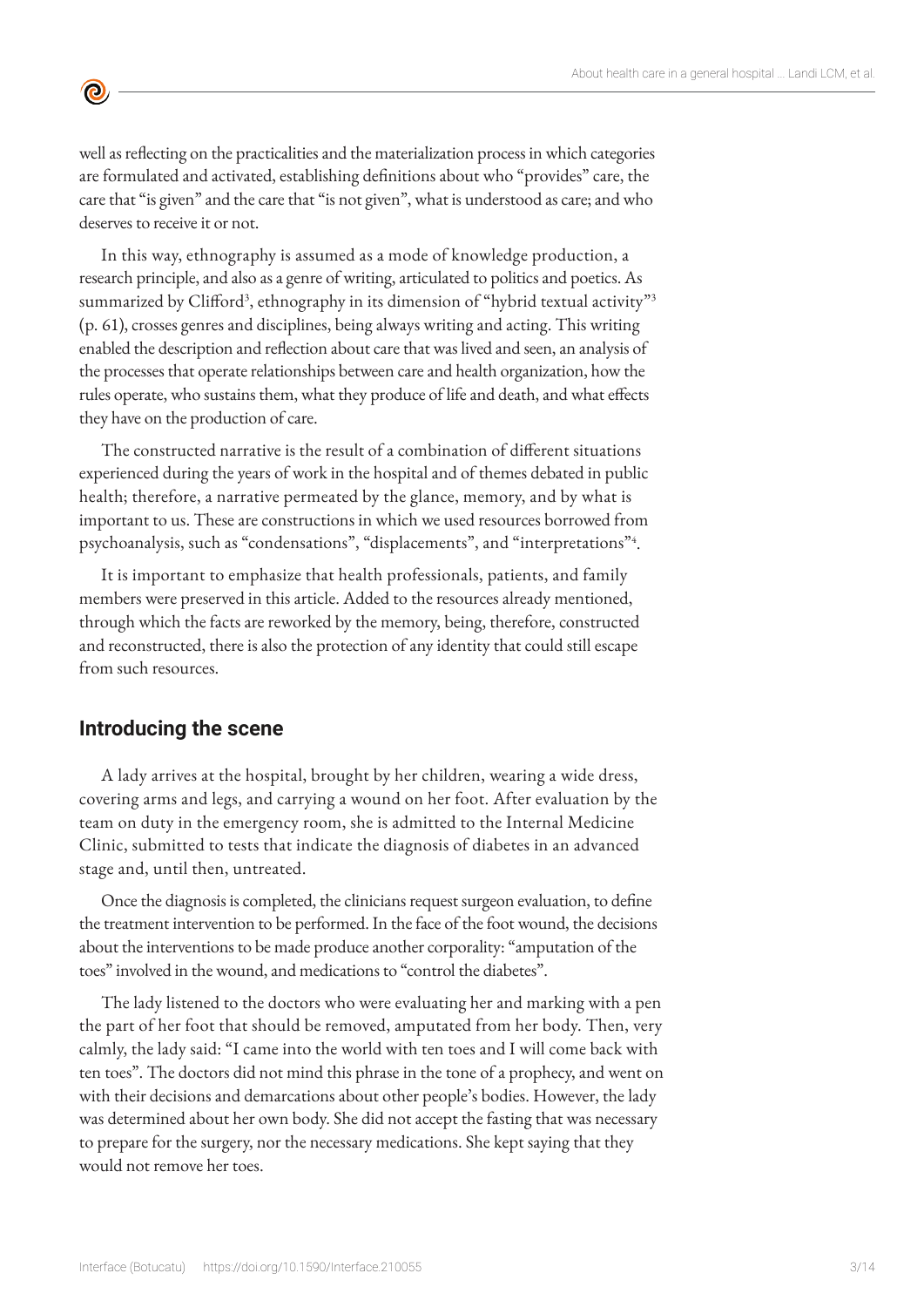This scene is one of many that make up the daily life of a SUS general hospital. A patient's refusal to undergo medical interventions is not an uncommon or strange scene for health professionals; it can provoke questions and mobilize professionals who work in assistance. On one hand, there is the idea that it is necessary to guarantee the care considered appropriate by the team, in this case: amputating the fingers. On the other hand, there is what each subject wants for his or her own body and understands as care, in the case of this woman: not wanting to lose her fingers.

 $\bullet$ 

The question becomes stressful: is amputation adequate for her? In the daily life of the health service, there are men, women, bodies, feet, diabetics or not, that express their resistance and refusal; we usually call these situations "abandonment of treatment". Several situations go through the daily routine and follow the prescriptions, but what do people want for their own bodies? What do they expect from professionals and services? What do they consider to be good for them? What is considered care? Is there even an open space for these questions?

In the literature that discusses the production of health knowledge, there are important reflections that problematize the intervention on the bodies and what is normative in these processes. Canguilhem<sup>5</sup>, reflecting on the medical stance regarding the determination of normal, health, or disease, states that "what interests to doctors is to diagnose and cure"5 (p. 94). The doctors' object is the sick body or the sick part of the body, and their goal is to make it return to its "normal" state. The hospital is the privileged place to reestablish this normal and for the sick person to become a normative individual again.

When discussing modern scientific medicine, Foucault<sup>6</sup> shows how it is built in a continuous process of delimitation of new spaces of action, getting ownership and defining what is a health issue, normalizing and medicalizing life spheres. The medicalized hospital is configured as a "healing machine"6 (p. 173), with no space left for religion or for "lay knowledge". Religious knowledge and other knowledge beyond medicine, which coexisted in hospital institutions, were replaced by scientific knowledge, which still operates based on a moral, supported by a "legitimate knowledge" that defines the ways of doing health in that space and in the doctor-patient relationship.

Returning to Canguilhem<sup>5</sup>, the hospital occupies the space where a health practice is mechanically and automatically produced and reproduced, in which it aims at "returning to the norm a function or an organism that had been separated from it"<sup>5</sup> (p. 94).

A first look at the scene described allows us to recognize the tensions that present themselves between lay and scientific knowledge, removing the possibility of dialogue around care possibilities other than the biomedical. The medicalization of life imposes itself as the only way out for health practices. At this point, we can reflect on the fact that care practices have also been medicalized and are at the service of the colonization of medical knowledge, as analyzed by Mattos<sup>7</sup>.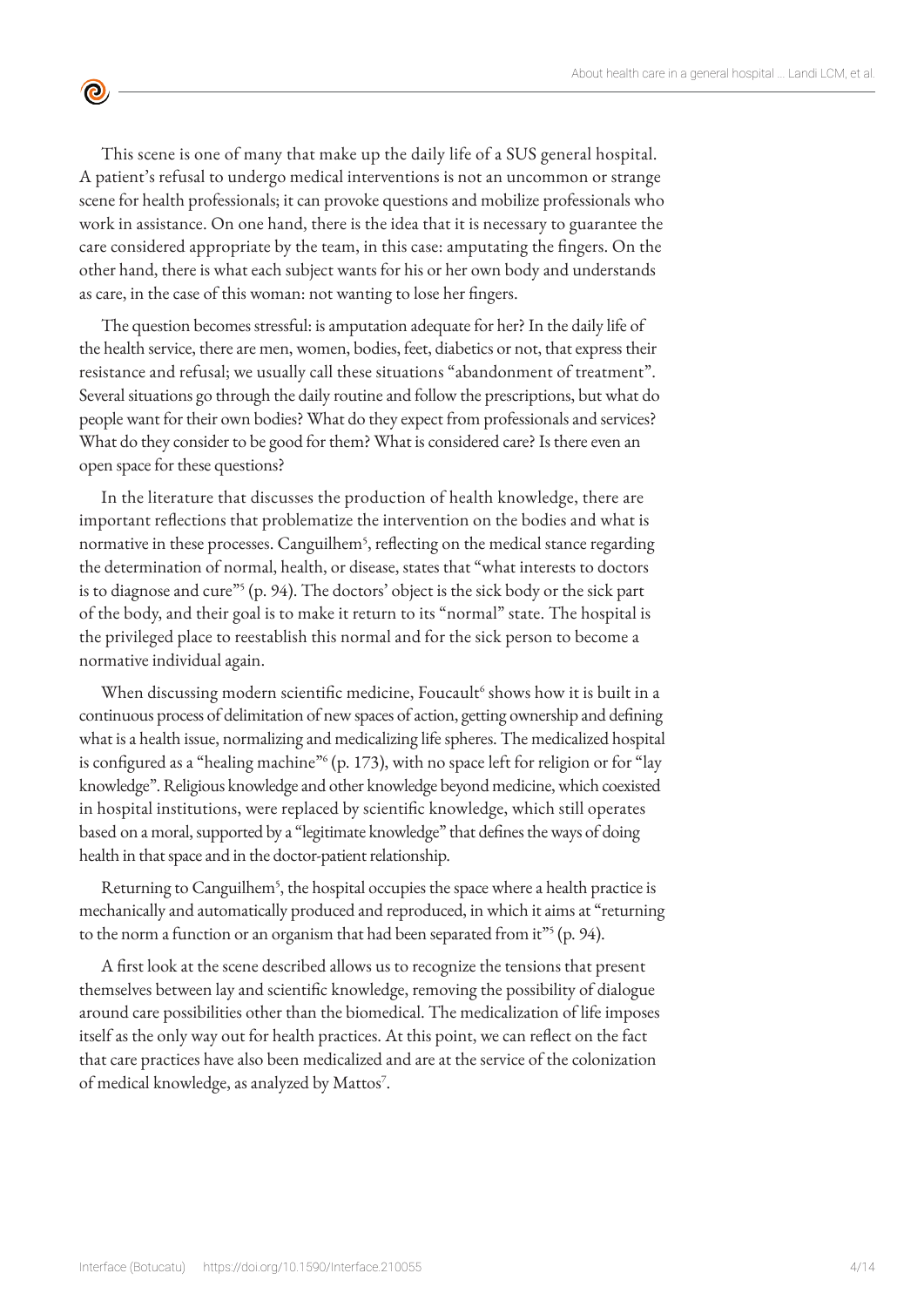## **Producing care**

<u>ල</u>

While in the psychology room, a request arrives, requesting an opinion, sent by the Internal Medicine Clinic, about a lady in a bed in this sector. The psychologist gets to know the case. She opens the medical chart, reads the reason that took the patient to the hospital, talks to some nursing technicians who are at the medical station. The reason for the request is clarified and psychology begins to attend this person who rejects the amputation protocol suggested by the doctors. The lady is lucid and oriented, tells her story and talks about the decision she has made: "I won't live without my ten fingers".

The psychologist addresses the medical team, which is in an altered state, indignant at the refusal of the indicated care, considered necessary in this case. The doctors are mobilized, they say the same phrases: "the part of the foot has to be amputated", "it's a very small part", "it has to be done", "she has no choice", raising the question if such care would be indicated or imposed.

In order to go into surgery, the patient has to sign a consent form for the amputation, however small. If she were unable to sign, a family guardian would sign in her place. However, the patient is awake, lucid, and determined not to sign for the removal of her fingers.

The doctors keep her in the hospital for a few more days, hoping to convince her. They bet their chips on the psychology department and on the family members who will help "open the eyes" of the patient to the "need to amputate those expendable toes".

As days go by, the lady stays in the hospital; she hasn't changed her mind about her refusal to lose part of her body. She accepted the medications to control her diabetes, but she still refuses amputation. The drug treatment can and should be done by the patient at home; therefore there is no need for hospitalization. There is no reason for her to stay in the hospital.

Despite their intentions to follow the protocol to the letter, the doctors allow the patient to leave the hospital. They discharge her from the hospital with numerous reservations and documents showing the diagnosis made, the need for surgical intervention to amputate her fingers, emphasizing the patient's refusal to undergo the necessary treatment. Those documents back up their actions to avoid future questioning. Those are documents that reaffirm medical knowledge and discredit the knowledge that guides the production of life and the construction of this lady's world. The patient leaves the hospital with her children and her papers.

This patient went to the hospital to take care of her injured foot, put her body to be analyzed in clinical and laboratory exams, as shown by Mol<sup>1</sup>, in the interaction with the physicians, she did and was done through a diagnosis of diabetes, accepting the oral and injectable medications responsible for regulating the sugar levels in her blood, refusing the surgical intervention of amputation of the toes and later of the whole foot. She said she could not live without a part of his body, she recognized this as a limit of her own body, to be alive and to be in life.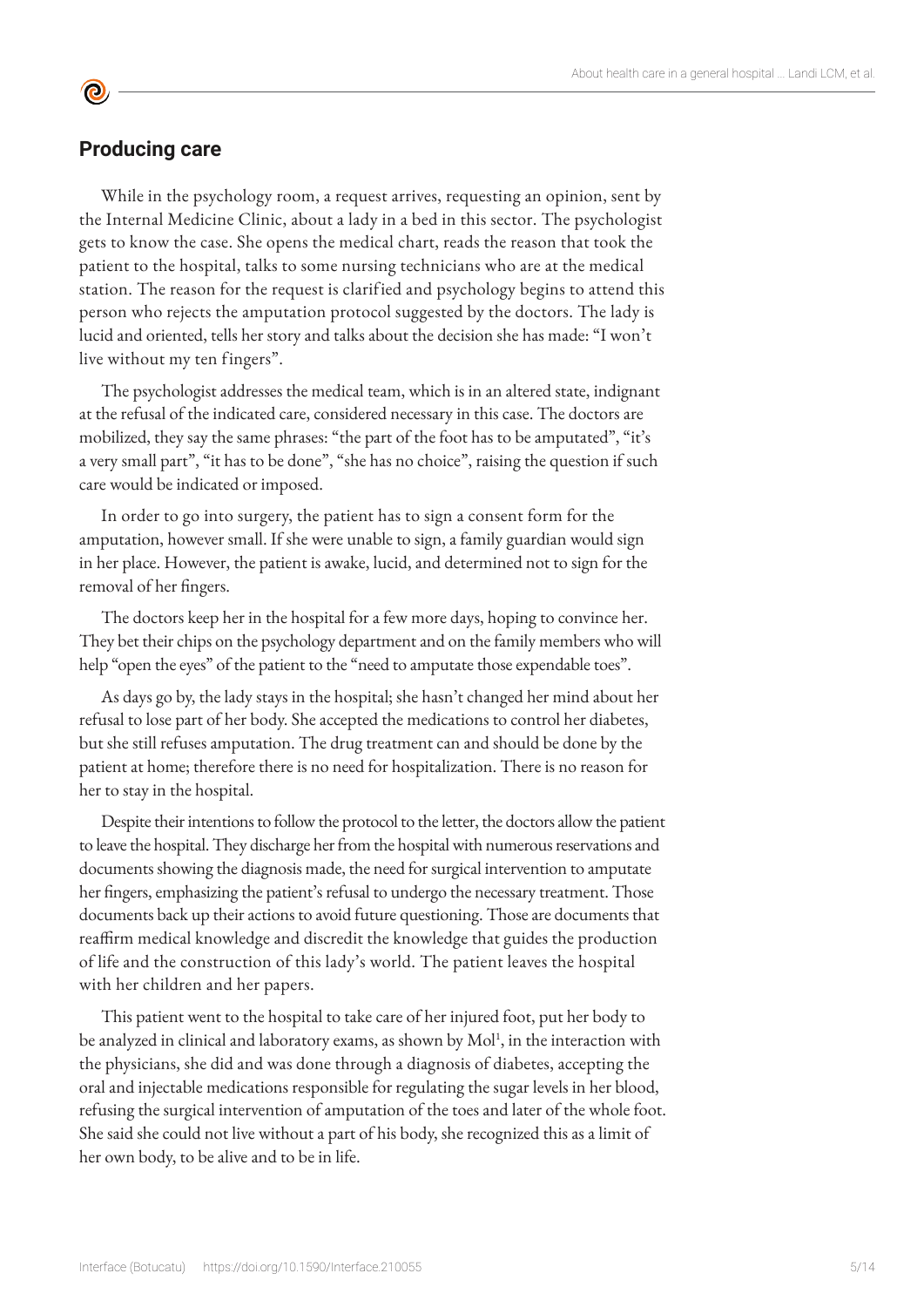In the context of health services, all professionals will have their own view of what is happening with a given treatment or patient, just as the users has their own truths about what is happening to their health. The reading proposed by Mol<sup>1</sup> brings interesting questions, because it allows us to recognize that each way of looking at it will produce a body, becoming a multiple body, or what Foucault<sup>8</sup> points out as knowledge produced from the angle of the specific look.

 $\bullet$ 

A patient can relate her/his illness to her/his religiosity. A doctor may credit her/his treatment to her/his scientific-technological knowledge and access. A psychologist may make a psychoanalytic interpretation of this patient's relationship with her illness, with her doctor, and her treatment. A nurse may believe that by fully following the standard operating protocols care will be guaranteed. A manager may worry about the indicator of death from diabetic foot that may increase with the refusal to amputate this lady. There is not one of these stories truer than the other. All these possibilities and regimes of truths travel the hospital corridors, up and down stairs or elevators, in and out of sectors. All these narratives cohabit and make the sick body.

But in this scene, the knowledge of the medical team takes the place of legitimacy, overriding the lady's knowledge about her body. The knowledge of the doctors, of the psychologist, of the nursing team, of the on-duty physicians, of the technicians who collect and analyze the blood that runs in the woman's veins, all this knowledge constitutes and makes up the discourse of biomedicine and scientific knowledge. A health knowledge that, in the hospital setting, imposes itself on other ways of knowing and being in the world. A knowledge that operates to order, normalizes, and educates, defining what is good for the other.

These are different types of knowledge, with their own unfolding that take place on the bodies, which constitute biomedical rationality. In this sense, based on Mol1, we can think about multiple types of knowledge that cohabit and make multiple bodies. Or, as Camargo Jr<sup>9</sup> suggests:

The articulation of types of knowledge among themselves and between them and practice is fluid, which makes medical practice to be seen, in this particular aspect, as an endless exercise of creation of scientific ideologies $^{\circ}$ . (p. 184)

Such ways of articulating knowledge in health seem to build a certain path and ways of doing health, which are reproduced as a standard, creating norms. A circle is created and reproduced in different health services, such as, for example, the few words in the appointments, in which it is assumed that the person who needs and seeks care knows little about what ails her/him, and that this knowledge is up to the health team. The health team, besides knowing, has the power to give or not this care, and even the supposed cure. The patients' knowledge about what they feel is placed in secondary terms, inscribed in narratives and regimes of truth that are not allowed to enter the hospital.

It is important to acknowledge that health is not the only way to produce care or to make people feel better. Human beings have multiple expectations and may have other ways of living that do not operate within the logic of health. There is care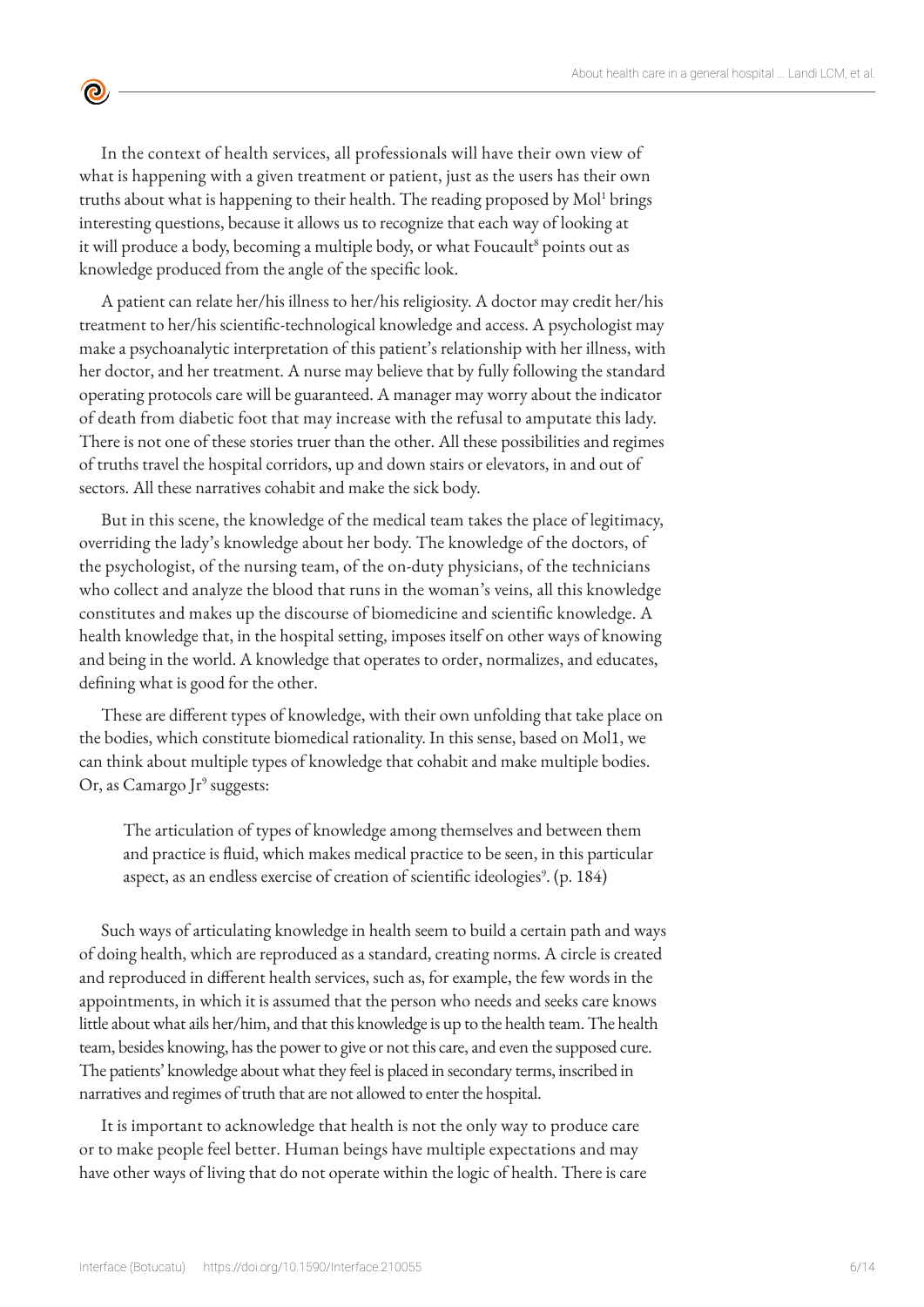outside the health care devices. However, in the hospital, a device that operates in the assistentialism logic, it is difficult to recognize care beyond what health can offer and enable in relation to the already established way of doing health.

In the abovementioned scene, it is possible to quickly notice the patient's refusal to accept the intervention of amputating her finger, but there is another refusal at play, harder to be noticed or to provoke strangeness: the refusal of the medical team to accept this patient's position, a fact that makes the doctors ask for psychology services to reverse her position, that is, the doctors resort to another scientific knowledge, which also legitimizes a knowledge and doing about the other's body.

However, there is still no recognition of this woman's speech and knowledge about herself and her way of being in life. For health professionals, if you carry pathology, you are outside the so-called normal limits, therefore, you become pathological. You choose to go on being pathological and in this choice you break with biomedicine, which prescribes what is normal and the best way for this patient to go on in life. Doctors seem not to recognize that the being considered pathological may want to remain pathological, an agency of the pathological, putting in check the edifice of medical knowledge.

Health professionals, with their biomedical care, reaffirm the discourse of medical rationality, operating guardianship and control over the body. The lady with her posture reaffirms the faltering of the biomedical discourse.

The woman who appears to the doctors is diabetic, with an open wound on her foot, needing medication and amputation. In the hospital, this woman becomes just a finger to be removed, part of a body, which can be taken in its dimension of object, to be examined, accessed, opened, moved, amputated, healed.

The woman around the finger, her clothes, skin color, way of being, what she believes for her body and life, her principles, in short, her knowledge, are erased and removed from the scene. The knowledge that she carries, that has been constituted as a regime of truth for her, and the fact that she does not renounce what she believes in front of the doctors, is what we want to bring to the reflection, for making it alive that countless kinds of knowledge cohabit the body, no matter how much we try to erase them.

A reflection about health care is key; because there is no doubt that it is crossed by the biomedical logic and knowledge. But what type of opening to the debate about health care exists, when other models for the organization of care are presented?

## **Debating health care**

 $\bullet$ 

The debate in Public Health has emphasized for decades the need to add care to health practices. When discussing this issue,  $A$ yres $^{10}$  brings to the analysis the invisibility of the other, the need to interact with the other, and especially the need to legitimize this interaction, which in a first step, implies recognizing the presence of the other and respect for the other in health practices.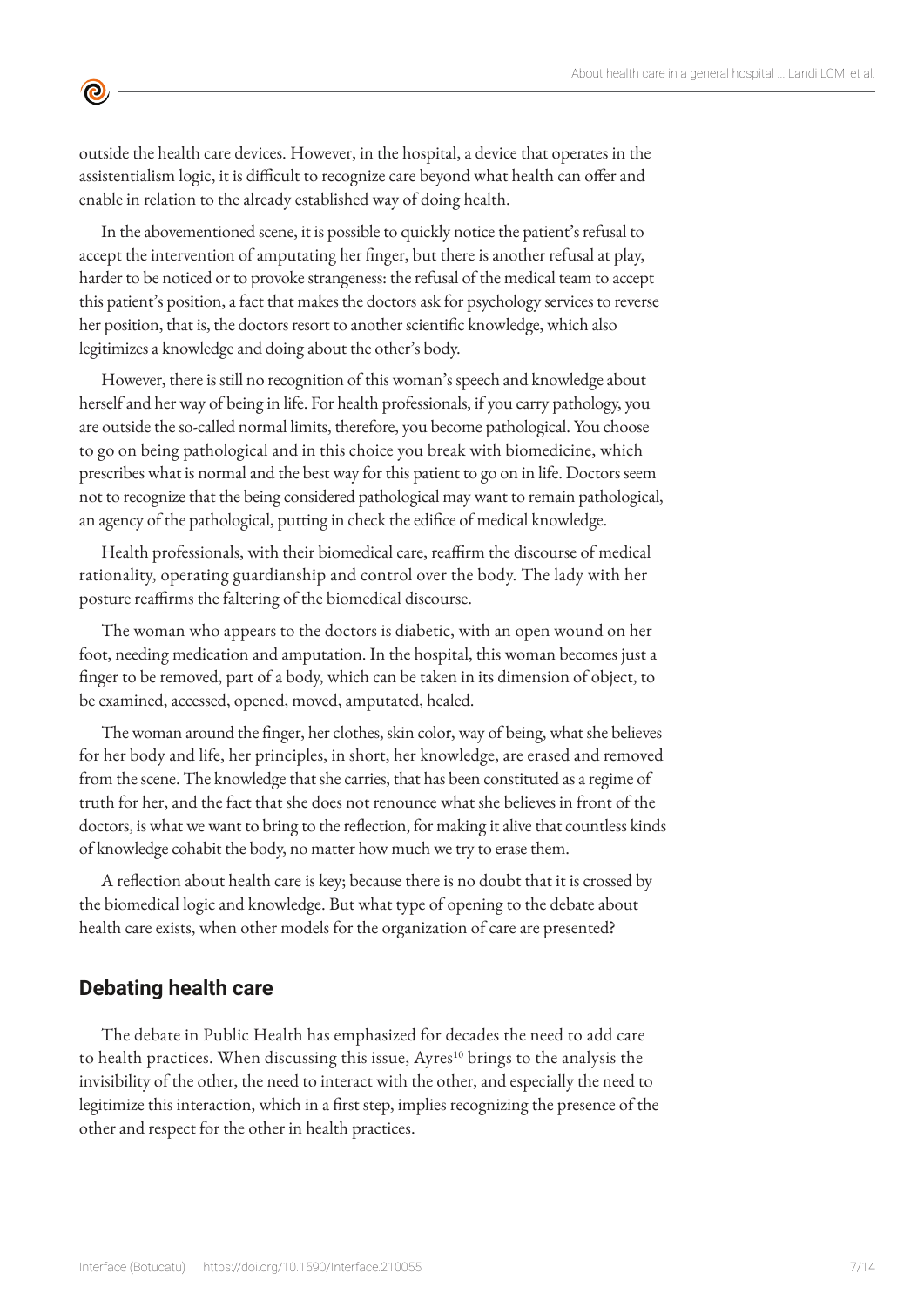The author offers two meanings for care: care, a common noun, which refers to activities and procedures in the common sense; and a proper noun, Care, an ontological concept taken from Heidegger and defined as "a health care immediately interested in the existential meaning of the experience of physical or mental illness and, consequently, also of the practices of health promotion, protection or recovery"<sup>10</sup> (p. 22).

Still with Ayres<sup>11</sup>, the concept of care has

 $\bullet$ 

the construction of the commitment of health techno-sciences, in their means and ends, with the realization of values that are counterfactually related to human happiness and democratically validated as common good<sup>11</sup>. (p. 128)

The author states that humans invent themselves and their world, construct and reconstruct themselves, and understand this movement as care. Based on this, it is possible to assume that health practices are also care, since they are unprecedented, invented at each encounter between health professional and patient, constructed and reconstructed, even if there is a defined technique with protocols and regulations.

Barros<sup>12</sup> also states that the practice of care should not be restricted to the procedures used by the professionals, but should be "a path of encounters and problematizations that take place in the work processes" $^{12}$  (p. 120), in a collective performance, with their exchanges about health practices, transforming the work into a "continuous process of constitution of subjects and worlds"12 (p. 120).

Mattos<sup>7</sup> talks about the need to recognize the "concrete ways of living life"7 (p. 338) in the care practices, inviting to peer beyond what is defined by medical rationality as well as prescribed in the norms, to observe what happens "concretely" in the day-to-day of the health services, impregnated with life, with its contradictions, naturalizations, and resistances. In this sense, it is also a meeting between health professionals, who have some knowledge about diseases, and people who have some knowledge about their bodies, their diseases, and their lives.

Cecilio<sup>13</sup> presents a debate regarding health care management, highlighting six dimensions to be considered: individual, family, professional, organizational, systemic, and societal. For the author, care results from the crossing of these dimensions, with different actors involved. In this way, care is understood as political encounters between subjects, with their different resources, who carry interests, needs, and meanings in their own name, and who, through their actions, are in a process of producing social life.

Merhy<sup>14</sup> also sees health practices as an encounter: "Any health care approach by a health worker to a user-patient is produced through a live work in act, in a process of relationships, that is, there is an encounter between two 'persons'<sup>314</sup> (p. 112).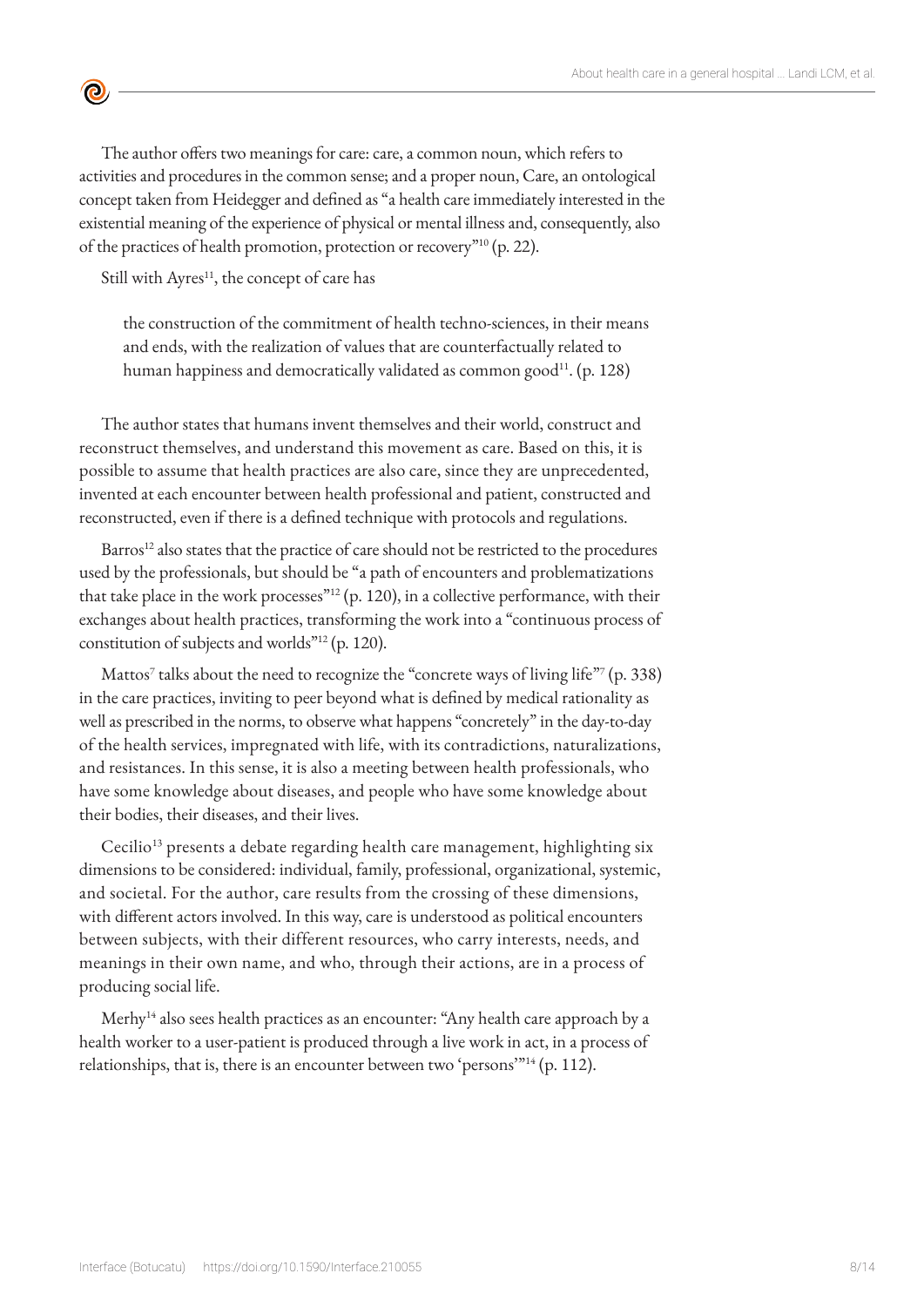In this way these authors invariably relate care to the encounter. Therefore, the focus is not only on the relationship between the caregiver and the one receiving this care, but also on an internal process of each subject, professional or health user. It is an encounter beyond the technique, steps, and procedures. The encounter that characterizes the care may or may not take place between the caregiver and the being cared for.

 $\bullet$ 

From this perspective, how may be called whatever happens between health professionals and users when there is no such encounter? In the scene brought for discussion, what can be said of this encounter as care? What we mobilize for debate is the reflection on what we activate and value when defining care as an encounter.

Foucault<sup>8</sup> highlights the existence of an impossibility of the doctor-patient encounter, which seems not to be recognized, leaving the encounter reduced, simplified, or even romanticized. He highlights the inequality that sustains this relationship, marked by a hierarchy, subjugating both.

In this way, health care practices are inserted in the logic of medical rationality, at the same time that it constructs and maintains it. In a kind of "flywheel", there is nothing outside this know-how, although there is always the possibility of, in the repetition, changing something, and in an act, building new possibilities.

By following this logic, we reflect that if, on one hand, biomedicine defines "the" health practice to be followed and reproduced, on the other hand, its critics have not escaped from creating definitions about the path to be followed, to build good care. Both define care practices and do so anchored in their moral operators. Both present different facets of the same knowledge and present themselves as definers of health care.

The question raised here is whether all health care practice would not take place through an encounter that is different each time. It seems that only the care that is considered "good" and "legitimate" is characterized as an encounter. We run the risk of falling into more health dichotomies: health practice and care, good care and bad care, or care and un-care.

Once again we make use of Foucault's argument<sup>15</sup>, to think about care and its encounters, to reflect on the shift to be made in the question. It is not a matter of defining a health practice as good or bad, but of recognizing that medicalization leaves radical marks on life, which can also present in critical constructions to biomedicine, which bet on the creation of other paths for health practices and in the dialog with the sick subject. What dialogues could be possible to establish with this woman on the scene?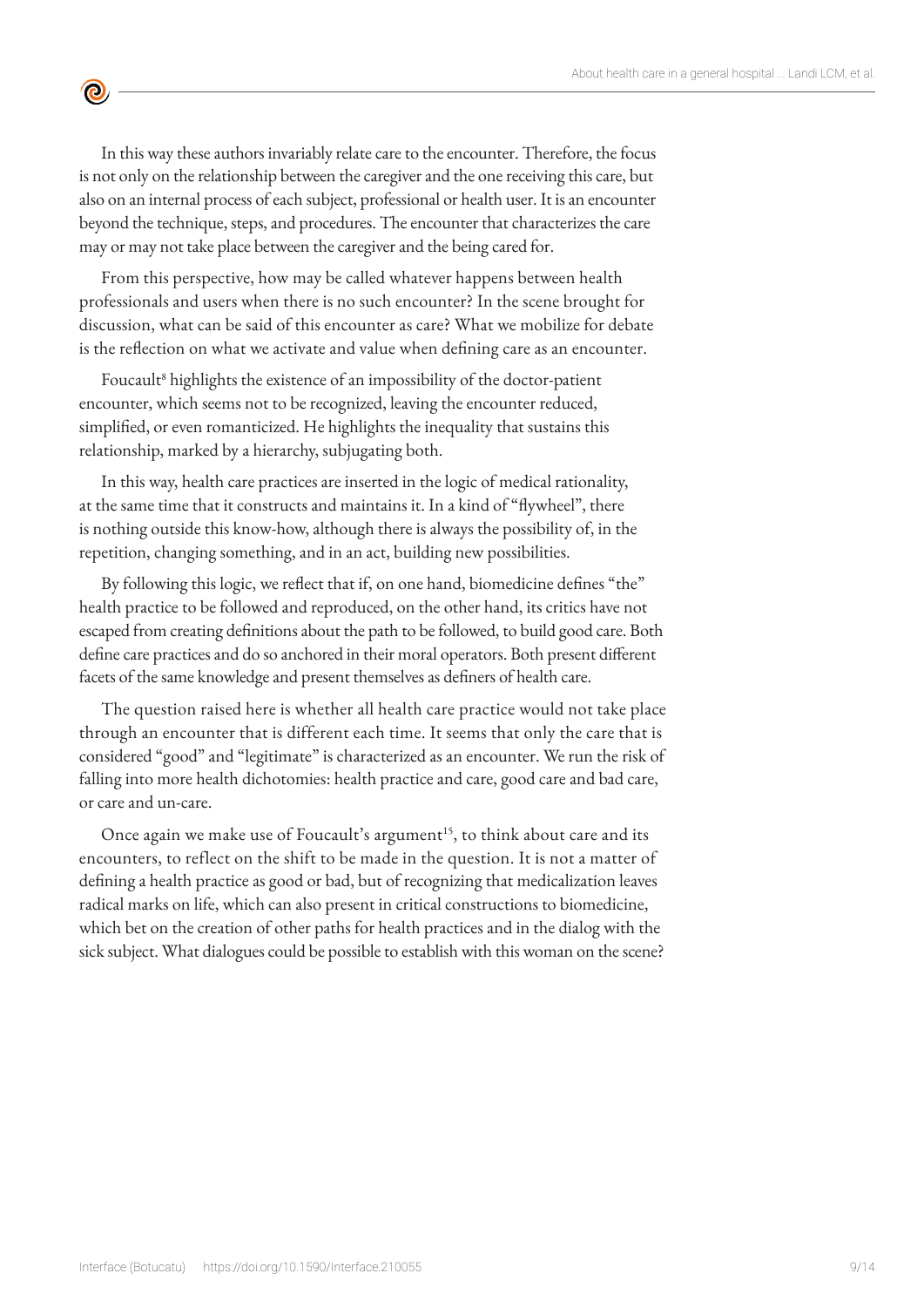## **Outcomes**

<u>ල</u>

The woman who appears on the scene brings a question beyond healing and care in the hospital. She could have accepted or denied the amputation. The important thing to emphasize is the possibility of a choice to do with her body and the possibility of acceptance or not of this choice by the health team. This is a type of knowledge that refers to the knowledge and autonomy over her body and her life, which includes her subjectivity, desire, faith, intuitions, beliefs, and values. It is a knowledge about oneself that finds little space in modern science.

In the scene, medical knowledge was affirmed, but uneasiness was already established among the team, for the outcome was marked by being different from what the doctors indicated. The patient's refusal to amputate produces a cut that opens a wound in the medical team's discourse and, therefore, in their knowledge. The woman with the dead finger kept in her body shows that she is alive.

Besides reflecting on the production about health care, we consider important to also bring up for discussion what is done daily in health services, care, with or without the "encounter" prescribed by the specialized booklets on the subject. What happens between professionals and patients is care, the possible care, in the possible relationship between those people who occupy the hospital space.

Health care takes place in the relationship and interaction between professional and patient, and even more in the relationships that the subjects establish with their own worlds, with their insertion in this world, with the knowledge considered "legitimate" or not, and with the new world that is opened before the contact with the other.

In this scene, in addition to the two refusals, we can observe two indignations, one on the part of the doctors and the other on the part of the patient with what they put forward. The patient does not accept the idea of amputation and the doctors do not accept her refusal. The lady sees herself as a subject only with her 10 fingers, and only then is she able to inhabit the world she has produced for herself. Doctors only feel themselves as subjects when the patient accepts their indications for treatment, interventions, and cure. Here it is clear how doctor-patient interaction, and thus health care, takes place on a stressful terrain.

Care is provided over that body lying on the stretcher, one by one, each professional deposits his or her health care on that body. Body and care are multiple; we are interested in the coordination of this multiplicity, the recognition of how care is kept together, cohabitating and making the body.

Just as medical knowledge can colonize lives, Mattos<sup>7</sup> warns us about "the possibilities of repetitions and recurrence of strategies and tactics, which also produce colonization"7 (p. 332). Therefore, other discourses can colonize lives and define the "right" way to do health. The author proposes, as a way out to the colonizing medicalization, "the critical reflection of our practices" $($ p. 332), the attempt to identify in our speech and actions the "colonizing power over the other. This implies renouncing the idea that we know the best form of conduct for people "7 (p. 333). The acknowledging of this absence of answers can open space for reflection and discussion about the care that happens in the daily life of health services.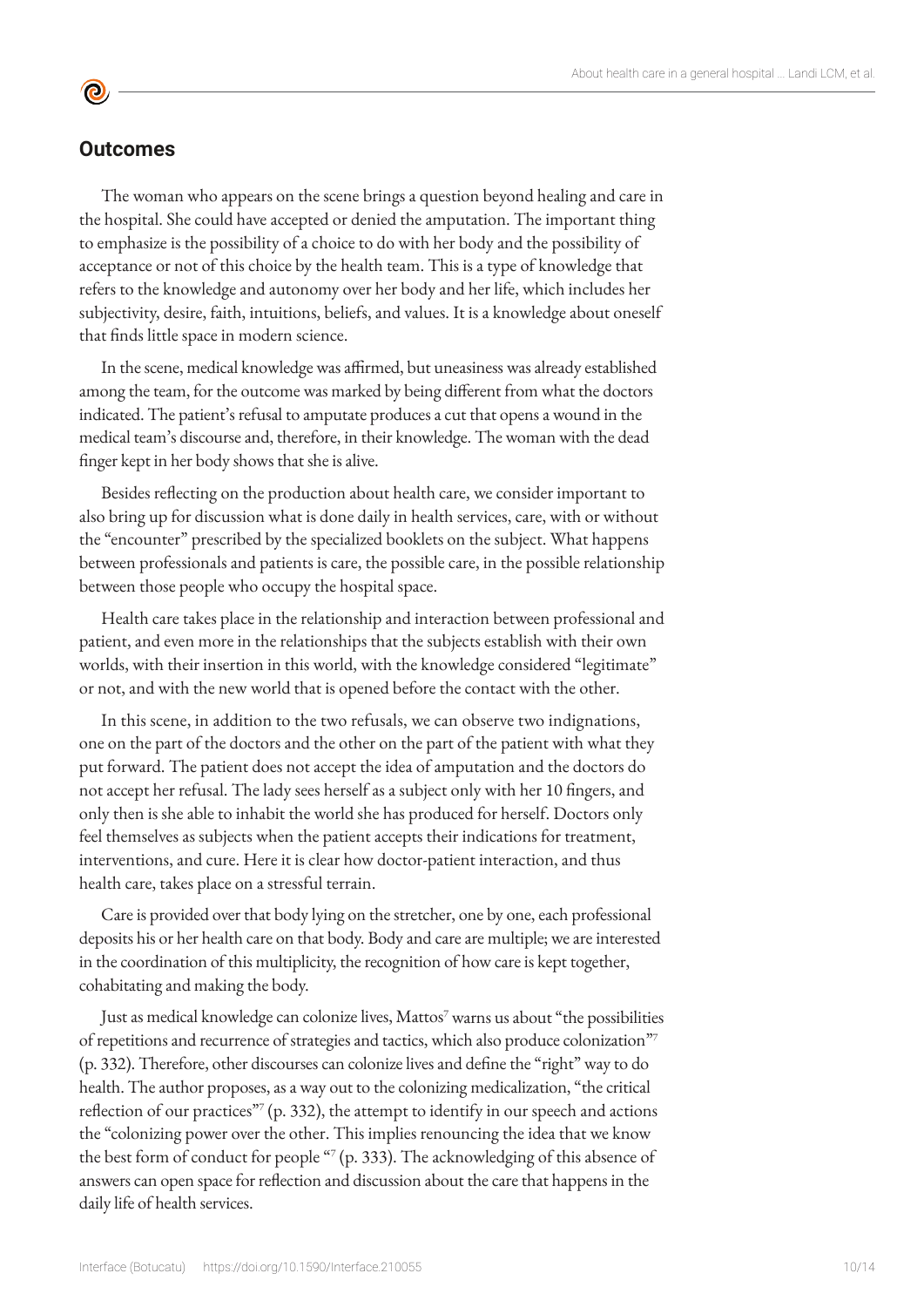The interest is not to work on the fragmentation of knowledge and practices. We cite again Mol<sup>1</sup>, whose focus is multiplicity, not fragmentation. The goal is, based on the recognition that care is multiple, to be able to reflect on ways in which this multiplicity can happen, interconnect and connect, that is, to think about the ways in which care happens "on the ground," in the daily life of health services. Care is multiple. Perhaps one possibility for thinking about care is to recognize its multiplicity, without trying to superimpose one form of care over another. Canguilhem<sup>5</sup> recognizes the difficulty of caring in life.

 $\bullet$ 

Caring of oneself... how difficult it is, when you lived without knowing what time you would eat, without knowing whether the stairs were steep or not, without knowing the time of the last streetcar, because if the hour had passed, you would walk home, even if it was far away<sup>5</sup>. (p. 158)

Caring for other and caring for oneself continues to be difficult. We don't and will never know when we eat, if the stairs are steep, or the time of the last streetcar. Or even if we know this information, life will continue to be lived without knowing, without knowing the events that will happen to us. This is lived in a hospital: life by a thread, crossed by the last streetcar. And there is no possible prescription, not even "the" medical prescription that will take care of it.

After a while, the lady who denies amputation of her fingers returns to the hospital denying amputation of part of her leg. After a longer time, she returns to the hospital denying amputation of her entire leg. She returns to the hospital from time to time and denies amputation of part of her body. This happens until she arrives at the hospital disoriented or unconscious and the doctors, without needing her permission, perform the leg amputation surgery.

When she wakes up in the ICU, the lady finds herself without her leg, she can't speak any more, and she doesn't resist. She dies in a few days. After all, as she said, countless times, she doesn't know how to live without part of her body, without part of herself. The doctors do not understand the patient's evolution to death. After all, the patient's vital signs were great and the surgery had been a success.

Is it possible a way to preserve the patient's choice and autonomy, recognizing the differences in ways of seeing and thinking about the amputation or not of her fingers? What dialogues are possible between those who care and those who are cared for?

The lady was discharged from the hospital and went home with her papers, her children, her life, her rotten fingers, and the orientation that she could return to the hospital at any time. The health team made it clear that they disagree with the conduct adopted by the lady, but respect and will continue to care for her and her foot in the possible way: sanitizations and dressings on the wound on her toes, what in mental health is conventionally called "harm reduction". This is the possible care between the doctors with their knowledge and ways of being in the world and the lady with her knowledge and way of being in the world.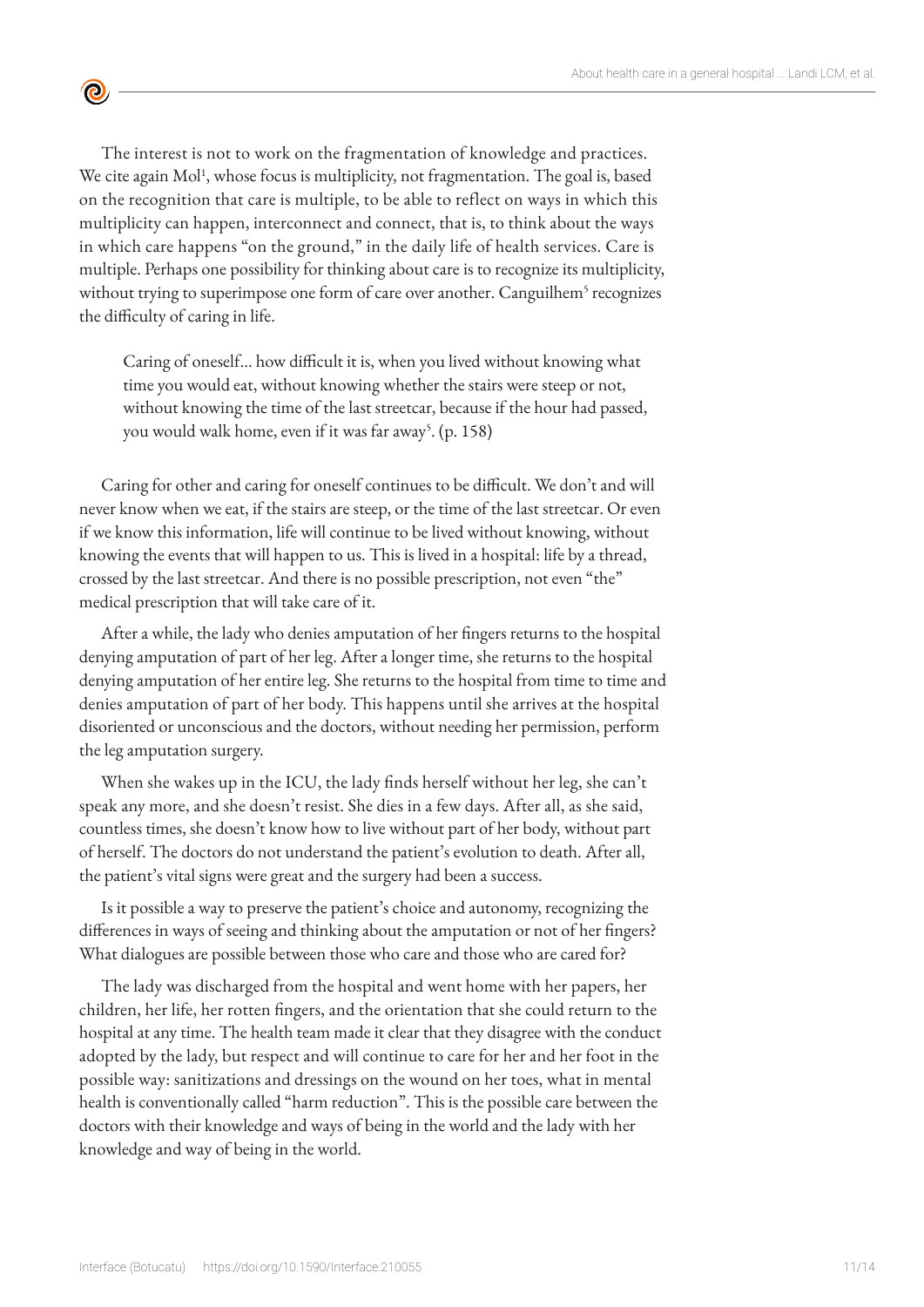Life went on living a few more years for that lady with her fingers. She went to the hospital when she felt the need and returned home, until the moment when death made itself present. Maybe, because "the stairs were steep", or because "she lived without knowing at what time to eat"<sup>5</sup> (p. 158).

Or we can think that none of these things happened. Upon leaving the first hospital admission with her children and her papers, after the denial of the toe amputation, the lady was run over by the last streetcar before she even got home. She died within a few days.

Toe or no toe, death will happen. And until then, care will be done.

Discussing care in public health services is about acknowledging the population that makes use of these services as human beings, with rights, who deserve to be treated with respect and not just to be treated. Receiving health care and attention reflects the recognition of a being that lives, constructs his/her knowledge, and makes his/her life choices.

The purpose of this article is not to find an answer to the questions presented here, nor to defend a theoretical status of care, but to open a space to think about them, to exchange with other studies and meetings along this path. It is an invitation to think about these questions and the ways in which they may be interconnected. An invitation to reflect on the care that is "provided" in the health services, expected according to the norms, and the care that is possible to provide on a daily basis, in the face of so many difficulties.

### Authors' contribution

All authors actively participated in all stages of preparing the manuscript.

#### Funding

**©** 

This work was carried out with the support of the Coordination for the Improvement of Higher Education Personnel - Brazil (Capes) - Financing Code 001.

#### Acknowledgments

To Capes, for the research support through the master's scholarship and to the Graduate Program in Public Health at ENSP for the financial support for this publication.

### Conflict of interest

The authors have no conflict of interest to declare.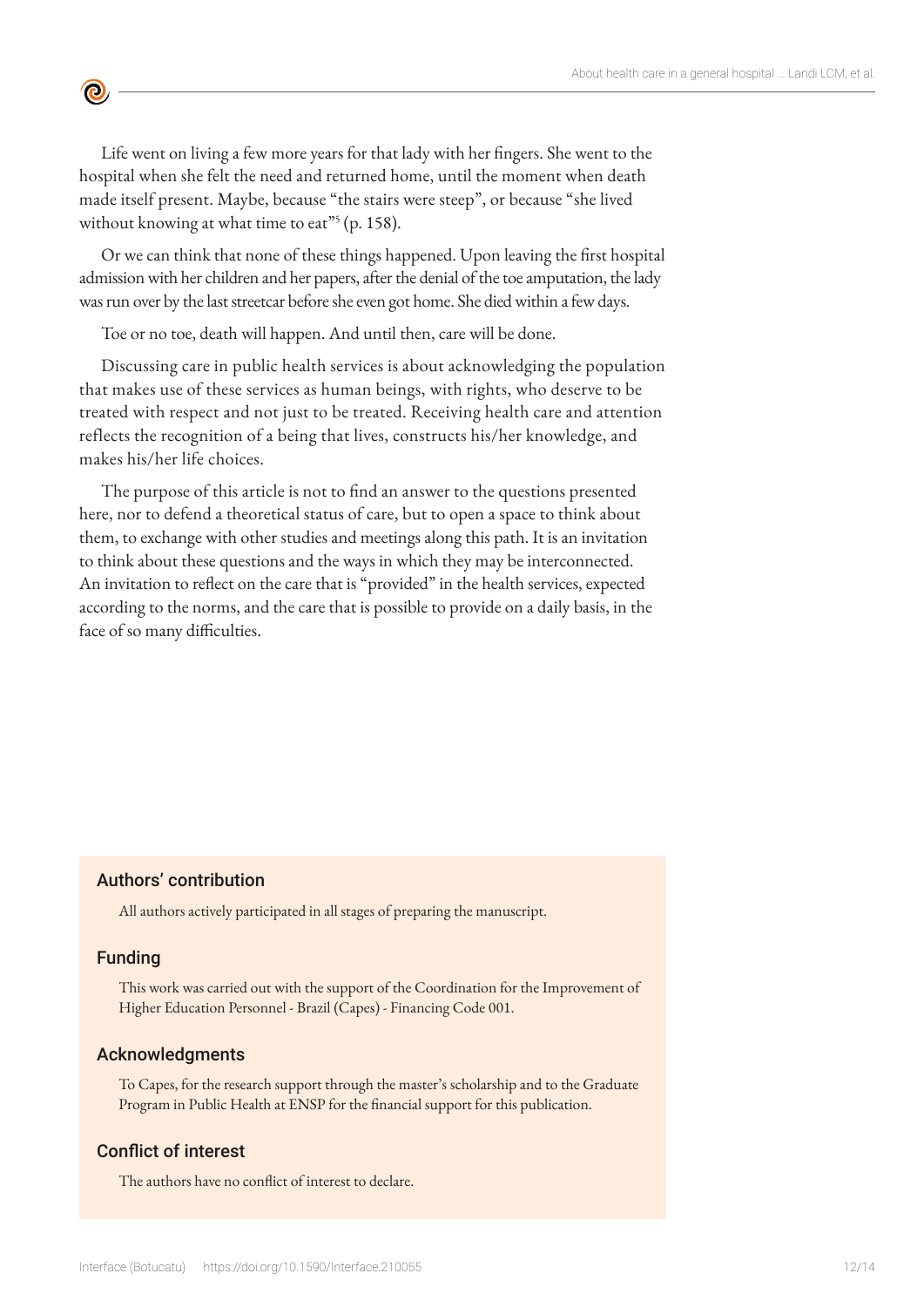## Copyright

This article is distributed under the terms of the Creative Commons Attribution 4.0 International License, BY type (https://creativecommons.org/licenses/by/4.0/deed.en).



#### **Editor**

Rosamaria Giatti Carneiro **Associated editor** Dulce Aurélia de Souza Ferraz

**Translator** Félix Héctor Rigoli

**Submitted on** 02/10/21 **Approved on** 11/08/21

## **References**

- 1. Mol A. The body multiple: ontology in medical practice. Durham and London: Duke University Press; 2002.
- 2. Geertz C. Obras e vidas: o antropólogo como autor. Rio de Janeiro: Ed UFRJ; 2009.
- 3. Clifford J. Introdução: verdades parciais. In: Clifford J, Marcus G, organizadores. A escrita da cultura: poética e política da etnografia. Rio de Janeiro: EdUERJ, Papel Selvagens Edições; 2016. p. 31-61.
- 4. Freud S. A Interpretação dos Sonhos. Rio de Janeiro: Imago Editora; 2006. Vol. IV [1900].
- 5. Canguilhem G. O normal e o patológico. Rio de Janeiro: Forense Universitária; 1995.
- 6. Foucault M. O Nascimento do hospital. In: Machado R, organizador. Microfísica do poder. Rio de Janeiro: Paz e Terra; 2015. p. 171-89.
- 7. Mattos RA. Integralidade, trabalho, saúde e formação profissional: algumas reflexões críticas feitas com base na defesa de alguns valores. In: Matta GC, Lima JCF, organizadores. Estado, sociedade e formação profissional em saúde: contradições e desafios em 20 anos de SUS. Rio de Janeiro: EPSJV/Fiocruz; 2010. p. 313-52.
- 8. Foucault M. O Nascimento da clínica. Rio de Janeiro: Forense Universitária; 1994.
- 9. Camargo KR Jr. A biomedicina. Physis. 2005; 15 Supl:177-201.
- 10. Ayres JRCM. Humanização da assistência hospitalar e o cuidado como categoria reconstrutiva. Cienc Saude Colet. 2004; 9(1):15-29.
- 11. Ayres JRCM. Da necessidade de uma prática reflexiva sobre o cuidado: a hermenêutica como acesso ao sentido das práticas de saúde. In: Pinheiro R, Mattos RA, organizadores. Razões públicas para a integralidade em saúde: o cuidado como valor. Rio de Janeiro: CEPESC/IMS/UERJ/ABRASCO; 2007. p. 127-44.